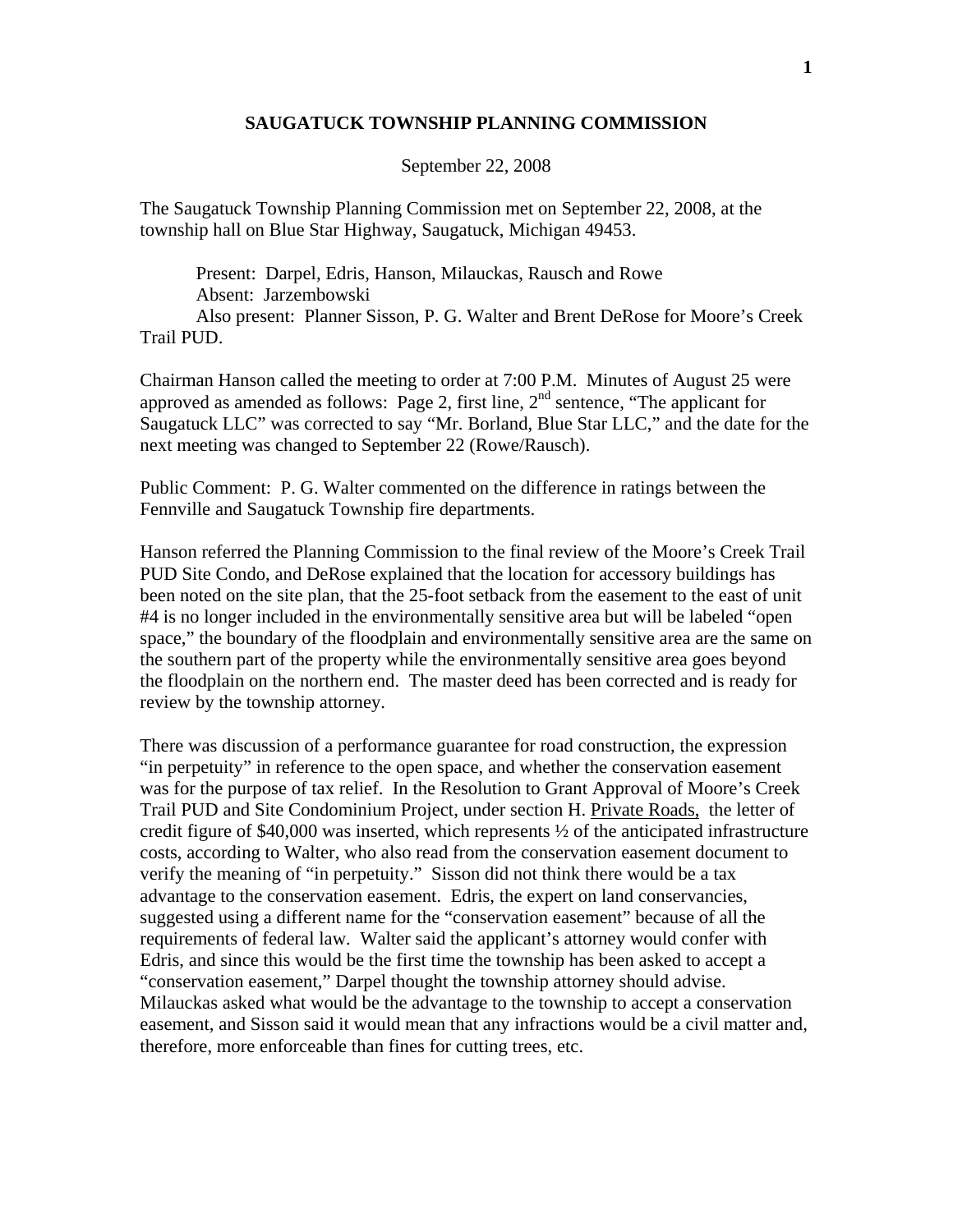Edris made a motion to give final approval to Moore's Creek Trail PUD Site Condominium based on the site plan dated September 19, 2008, and subject to the Resolution to Grant Approval of Moore's Creek Trail PUD and Site Condominium of the same date with the inclusion in Section H of the letter of credit of \$40,000, or ½ of construction costs, for the private road. Rowe supported, and the motion carried.

After a brief recess, the meeting reconvened to discuss Draft #7of the amendments to the Water Access and Dock Density Regulations. After again reviewing Sec. 910 a 2, 4, and 7 (b) and (c) relating to the contiguity of water access lots, it was decided to require that if the lots are not completely adjacent, the walking easement or common property line must be no less than 15 feet. Sisson explained that subsection 8 (c) means that when an SAU is requested by four shared waterfront users to build a parking lot or accessory building, and where the parcel will also support a residence, the property must be split so as to retain a residential parcel meeting the lot size and setback requirements, unencumbered by easements. Hanson and Edris will review these amendments with Sisson and the township attorney.

Edris made a motion to set the November 24 meeting for a public hearing on the proposed amendments to the Water Access and Dock Density Regulations along with an amendment to the Table of Uses to allow docks in the A-2 Zoning District. Rowe seconded and the motion carried.

December 15 was set for the regular December meeting.

There was brief discussion of the Township Road Committee's meeting with Bill Nelson of the Allegan County Road Commission regarding Lakeshore Drive and access to the lakeshore. Rowe commented that the Fire Chief and Drain Commissioner should have been there to help with information. Milauckas said he wanted realistic monetary estimates, to discuss all options for alternate routes, and to know where a road is really needed.

Hanson's annual report was presented, and ethics rules were discussed. Sisson said it is the job of the Planning Commission to prepare a capital improvements program if the Township Board does not exempt it from that responsibility, according to the Municipal Planning Enabling Act. Hanson said he would discuss this with the Township Board.

Meeting adjourned at 9:17 P.M. The next regular meeting is October 27 at 7:00 P.M.

\_\_\_\_\_\_\_\_\_\_\_\_\_\_\_\_\_\_\_\_\_\_\_\_\_\_\_\_\_\_\_\_\_\_ \_\_\_\_\_\_\_\_\_\_\_\_\_\_\_\_\_\_\_\_\_\_\_\_\_\_\_\_\_\_\_\_\_

Betty A. White, Recording Secretary Sandra Rausch, Secretary